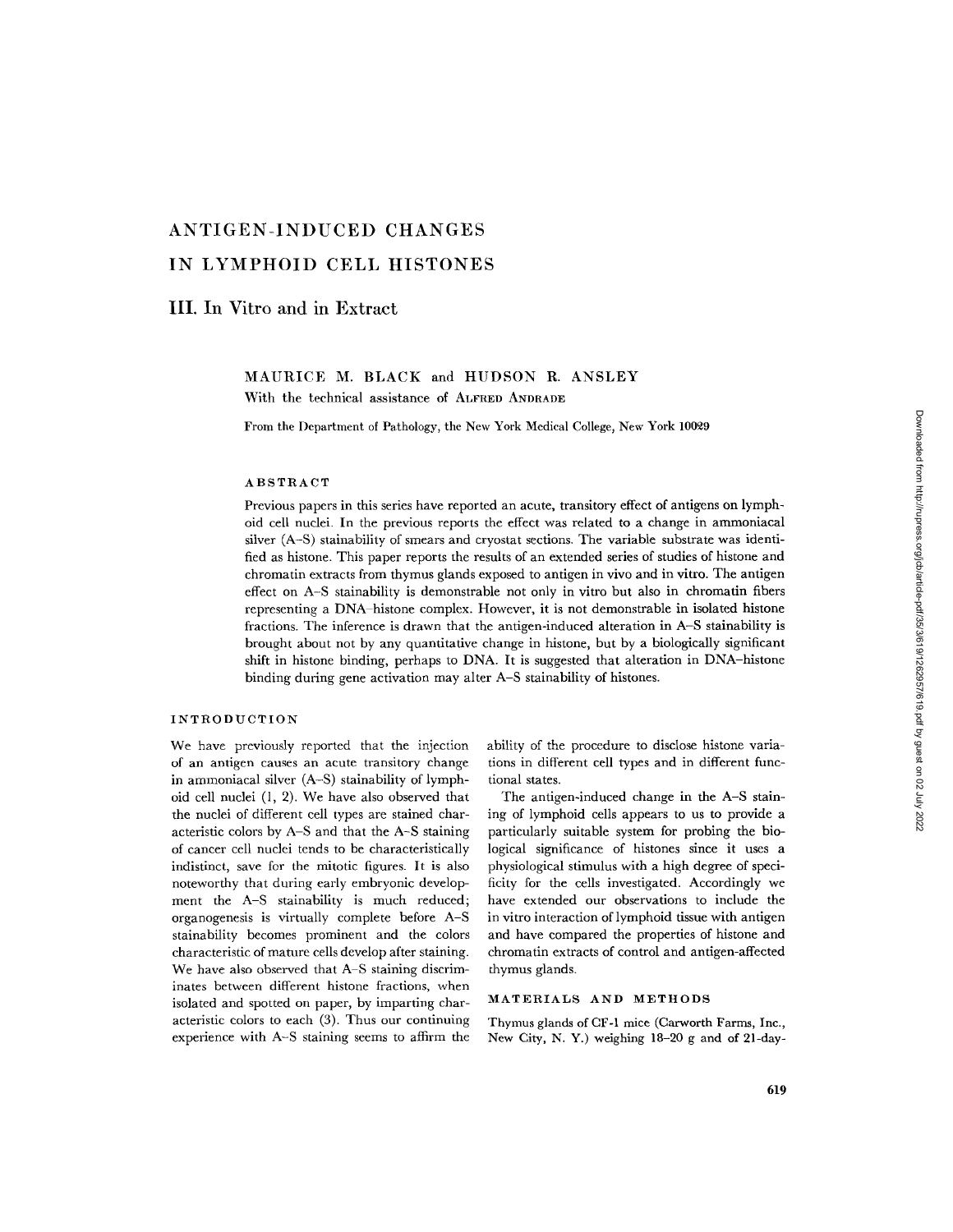

FIGURE 1 A-S staining of normal and antigen-affected thymocytes is shown together with corresponding DNP fibers. Fig. 1 a, cryostat section of normal thymus gland and Fig. 1 b, DNP fibers from same. Fig. 1 c, cryostat section of thymus gland exposed in vitro to antigen, and Fig. 1 *d,* DNP fibers from same, showing altered A-S staining. In addition to staining differences the DNP from control and antigen-affected thymus glands also exhibit solubility differences (11).

old weanling Lewis rats were the subject of study. Matched groups of antigen-treated and untreated animals were employed in each run of all the experiments. Each matched group consisted of three to four animals. While goat serum gamma globulin and tuberculoprotein were used as the antigen in some experiments, tetanus toxoid was used most of the time.

In vivo antigen administration was in the form of intraperitoneal injection of 0.1 ml of tetanus toxoid (Wyeth Laboratories, Marietta, Pa.), or antigen equivalent, 2 hr before sacrifice.

In vitro antigen administration was as follows. Separate lobes of freshly excised thymus glands were placed in vials containing antigen in saline, e.g.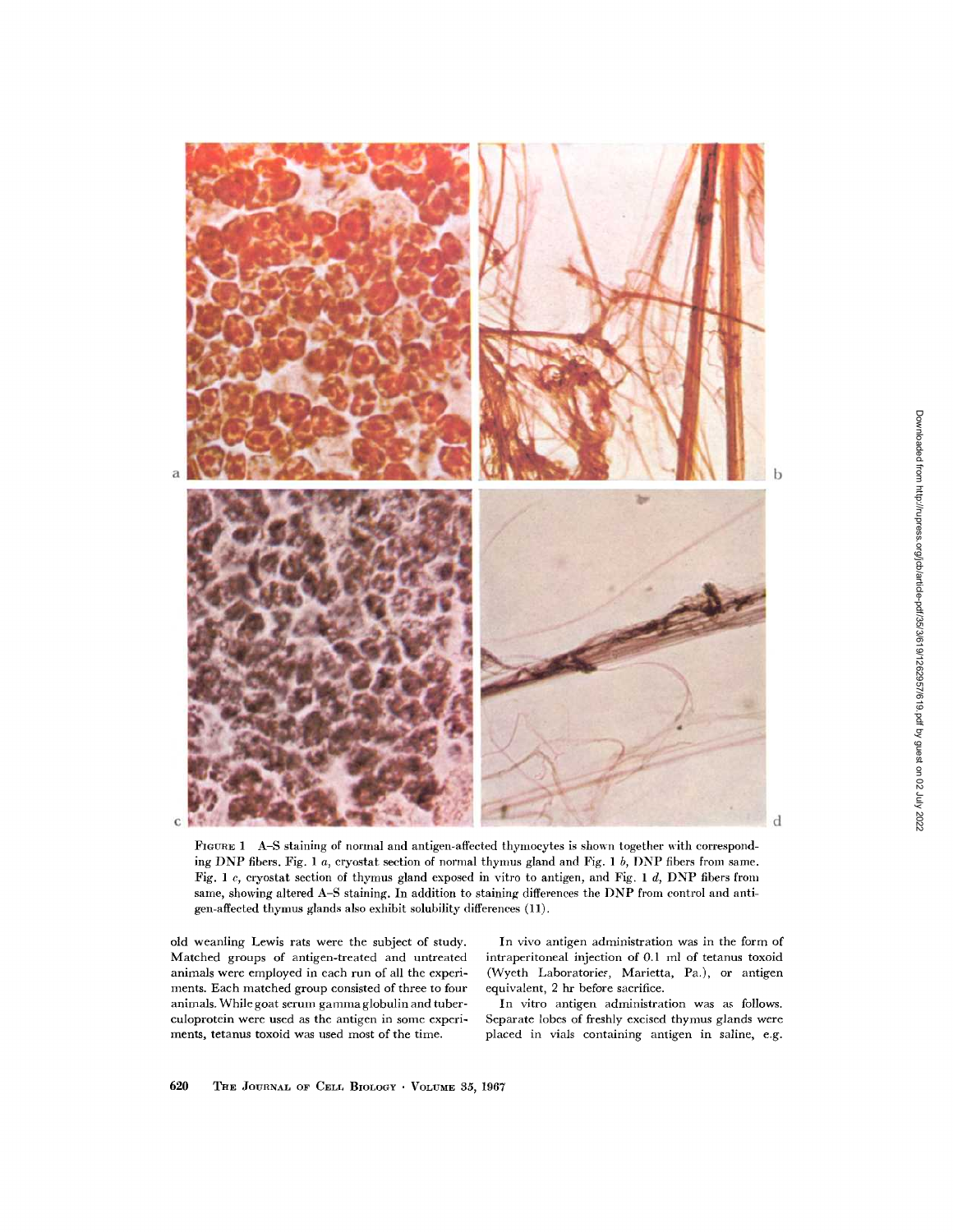2 ml of  $0.9\%$  sodium chloride plus 0.2 ml of a 1:10 dilution of antigen. At the same time an equal number of thymus lobes was placed in a vial containing only the saline solution. The vials were incubated at  $37^{\circ}$ C for 2 hr on a vibrator. At the end of this period the glands were rinsed in cold saline and extracted as follows.

#### *Extraction Procedures*

HIS T O N E S: The glands were homogenized and extracted in cold  $(0-4^{\circ}\text{C})$  5% perchloric acid (4 ml per three thymus glands) for 1 hr. The homogenate was then centrifuged in a refrigerated centrifuge at 17,000  $g$  for 15 min. The supernate was decanted and the protein was precipitated by adding  $100\%$ trichloroacetic acid (w/v) to yield a final concentration of  $20\%$ . The precipitate was collected by centrifugation, washed twice with acetone, and then dissolved in 0.25 N HCl. This perchloric soluble fraction was termed lB. The perchloric extracted cellular residues were resuspended in cold 0.50 N HCI and extracted for 1 hr in the cold. The mixture was then centrifuged, and the supernate was collected and precipitated as before, then dissolved in 0.25 N HCl, and designated extract 2B. The remaining cellular residues were resuspended in 1.0 N HCl and extracted overnight in the cold. The mixture was then centrifuged, and the supernate was collected and treated as before to yield extract 3B.

DEOXYNUCLEOPROTEIN (DNP): The glands were homogenized in cold  $(0-4\degree C)$  2 M NaCl solution (20 ml per three glands) and then extracted with constant gentle agitation for 1 hr in the same solution. The suspension was centrifuged for 20 min in the refrigerated centrifuge at 17,000  $g$ . The supernate was collected and then diluted to 0.16 M with distilled water: 12.4 ml of distilled water per 1 ml of extract. The DNP fibers that formed after dilution were collected on a glass rod, rinsed in 0.16 M NaCl solution, and then dissolved in 8-10 ml of 2 M NaCl. The solution was then centrifuged and a clear supernate was obtained. From this DNP solution fiber samples were prepared by adding aliquots of the 2  $\mu$  solution to large excesses of 0.16  $\mu$  NaCl solutions, i.e., 0.2 ml of DNP solution to 150 ml of the dilute salt solution. The fibers thus formed were taken up on glass microscope slides and fixed while wet in 10% acetate-neutralized formalin (2 g sodium acetate per  $100$  ml of  $10\%$  formalin).

Histone was also extracted from the isolated DNP fibers in 0.25 N HCl. This extract was termed DNP-H.

The results reported below represent data obtained from not less than 15 mice or rats for each type of study.

Before extraction, samples of the thymus glands

were taken for cryostat sectioning in order to compare the effect of the antigen on the whole gland, i.e., source of material, with the effect on the derived extracts in terms of A-S staining.

The procedure for A-S staining was as given in previous reports (1), except that an aqueous mount (glycogel) was used. All steps in the procedure were controlled by conjoint treatment of antigen-exposed and nonantigen-exposed material. A-S color was compared by inspection, supplemented routinely by spectral determinations with a Canalco (Bethesda, Md.) microspectrophotometer. In practice, a complete spectrum was not necessary since we have found that the  $640/460$  m $\mu$  ratio serves to distinguish all gradations of A-S color.

The effect of prolonged fixation on A-S color was also investigated, namely by holding the specimens in  $10\%$  acetate-neutralized formalin at 28°C for 2 days to 2 wk.

Ultraviolet spectra of the DNP extracts were measured on a Beckman DU spectrometer. The ratio of  $230/260$  m $\mu$  was taken as an empirical approximation of the protein to nucleic acid, in accordance with the procedure of Mirsky and Pollister (4).

The relationship of total protein to DNA of individual nuclei (cryostat sections) and of DNP fibers mounted on glass slides was studied from Feulgen preparations counterstained with naphthol yellow, as in the method of Deitch (5). A practical representation of the relative contributions of the two dyes is the  $440/560$  m $\mu$  ratio.

Paper spots of the histone extracts were prepared by allowing a drop to flow from a disposable capillary pipette onto oxoid cellulose acetate paper (Consolidated Laboratories Inc., Chicago, Ill.). The spots were air-dried, fixed, and stained with A-S in a Petri dish in the usual way. This method of preparing histone spots has been found to yield a reproducible type of spreading with similar extracts. Furthermore, the present study was concerned with the color of the A-S staining which is unchanged by varying the size of spots produced from the same extract.

The histone extracts, IB, 2B, 3B, and DNP-H, were further fractionated by means of disc electrophoresis. The extracts were run on the standard low pH polyacrylamide gel of Ornstein and Davis  $(6)$  in 0.37 M glycine buffered to pH 4.0 with acetic acid. The bands were visualized with amidoschwarz. Lowry protein determinations on these fractions were also run for us by Dr. William Burke of this department.

In order to provide an additional control for the studies on the in vitro effects of antigens on the A-S staining of thymocytes and thymic DNP, we have performed similar studies on rat kidneys.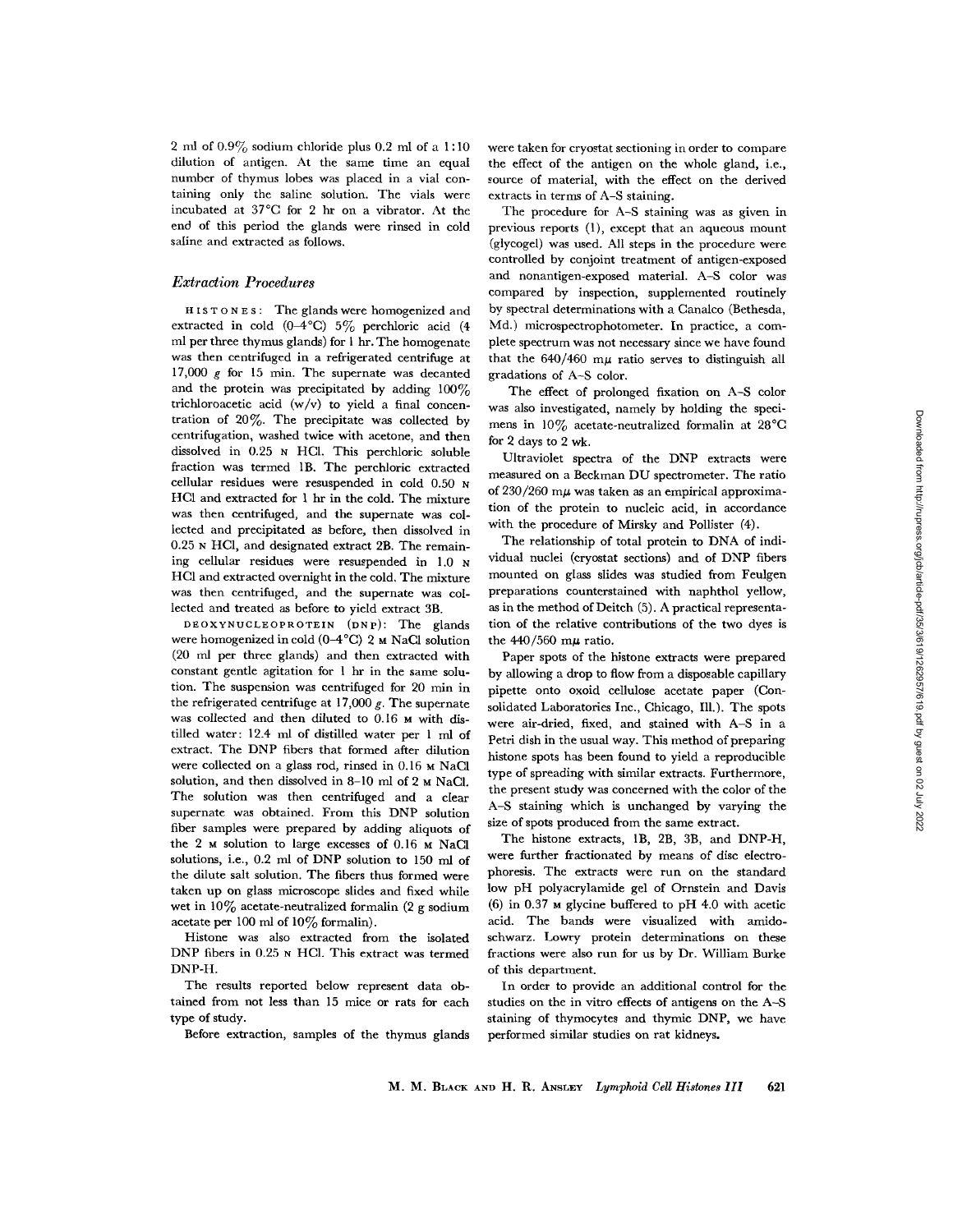#### *A-S Staining*

In vitro exposure to antigen altered the A-S staining of thymocyte nuclei of excised thymus glands (cryostat sections) in a fashion similar to that previously reported for in vivo administration of antigen. Thus thymus glands incubated as controls in saline alone stain the characteristic yellow color of normal thymus tissue, whereas glands exposed to antigen in vitro stain a more brownish black. The present study also discloses that DNP fibers stain like the nuclei from which they were obtained. This latter observation is depicted in Fig. 1. Cytophotometric measurements of the color of the nuclei and the fibers are pre-

TABLE I *640/460 ml ratio of A-S stained thymus glands.* Control, C; antigen-exposed, T.

|                   |   | Time in formalin |         |       |
|-------------------|---|------------------|---------|-------|
|                   |   | 1 <sub>hr</sub>  | $24$ hr | 72 hr |
| Cryostat sections | С | 0.43             | 0.51    | 0.51  |
|                   | T | 0.72             | 0.60    | 0.51  |
| <b>DNP</b>        | C | 0.20             | 0.24    | 0.25  |
|                   | т | 0.45             | 0.36    | 0.26  |

sented in Table I. It is apparent that antigen induces a change in A-S staining after exposure in vitro as well as in vivo, and that the altered stainability persists in isolated chromatin fibers.

These findings apply to the studies of the thymus glands of rat and mouse alike, and to the use of goat serum and tuberculin as well as tetanus toxoid. On the other hand, no antigen effect was demonstrable in kidney sections or in DNP fibers prepared from such kidneys.

The A-S staining of histones extracted in dilute acid from antigen-exposed thymus glands is not distinguishable from the A-S staining of histones from control thymus glands. As indicated before (3), various histone fractions are stained in characteristic fashion by A-S, namely, lysine-rich histones stain yellowish while arginine-rich histones tend to stain blackish. In the present study such differences still obtain. Thus fractions 1B and 2B, which contain appreciable amounts of lysine-rich histone, stain yellowish, whereas fraction 3B, which is predominantly arginine-rich, stains gray. While such differences as these obtained, no consistent change in the antigen-treated material is found for any of the fractions, including lB, 2B, 3B, and DNP-H. Fig. 2 depicts representative disc electrophoresis gel columns of each of these fractions. Antigen-exposed extracts present no consistent difference. Here, as in all the histone fractions, the band pattern is characteristic of the fraction and indistinguishable in the test material.

#### *Protein-to-DNA Relationship*

uv ABSORPTION: Measurement of DNP extracts in 2 M NaCI failed to reveal any significant difference in the test material (see Table II).

*Feulgen-Naphthol Yellow Staining.* The relative intensity of naphthol yellow over Feulgen staining is not demonstrably altered by exposure to antigen either in thymocyte nuclei or DNP fibers isolated from such nuclei. See Table II.

Lowry protein-determinations of the various histone extracts show no consistent difference in the amounts of histone extracted directly from control and antigen-exposed glands. The amounts of histone extracted from the DNP from control and antigen-treated glands were also similar.

In summary, then, it appears that the readily demonstrable antigen-induced change in A-S staining of thymocyte chromatin is not associated with any detectable, corresponding alteration in the amount of nuclear protein as determined by these other techniques.

PROLONGED FIXATION: It was previously reported that histone staining with A-S depends upon prior formalin "fixation." The effect of increasing times in formalin was investigated, with several pertinent results. Prolonged exposure to formalin does not alter the specificity of the stain; if anything, the nonhistone background becomes cleaner. Cytoplasmic and extracellular substances do not become A-S positive even after exposure to formalin for as long as 2 wk. However, the antigen-induced change in A-S staining becomes less pronounced with increasing times of exposure to the formalin. Thus after 72 hr of pretreatment in formalin the A-S staining of antigen-affected material becomes indistinguishable from that of the control. See Table I.

The ability of DNA to alter the A-S staining of histone was tested on artificial complexes formed between commercial fish DNA and calf thymus histone. The precipitate thus formed stains dark brown to black instead of the yellowish stain of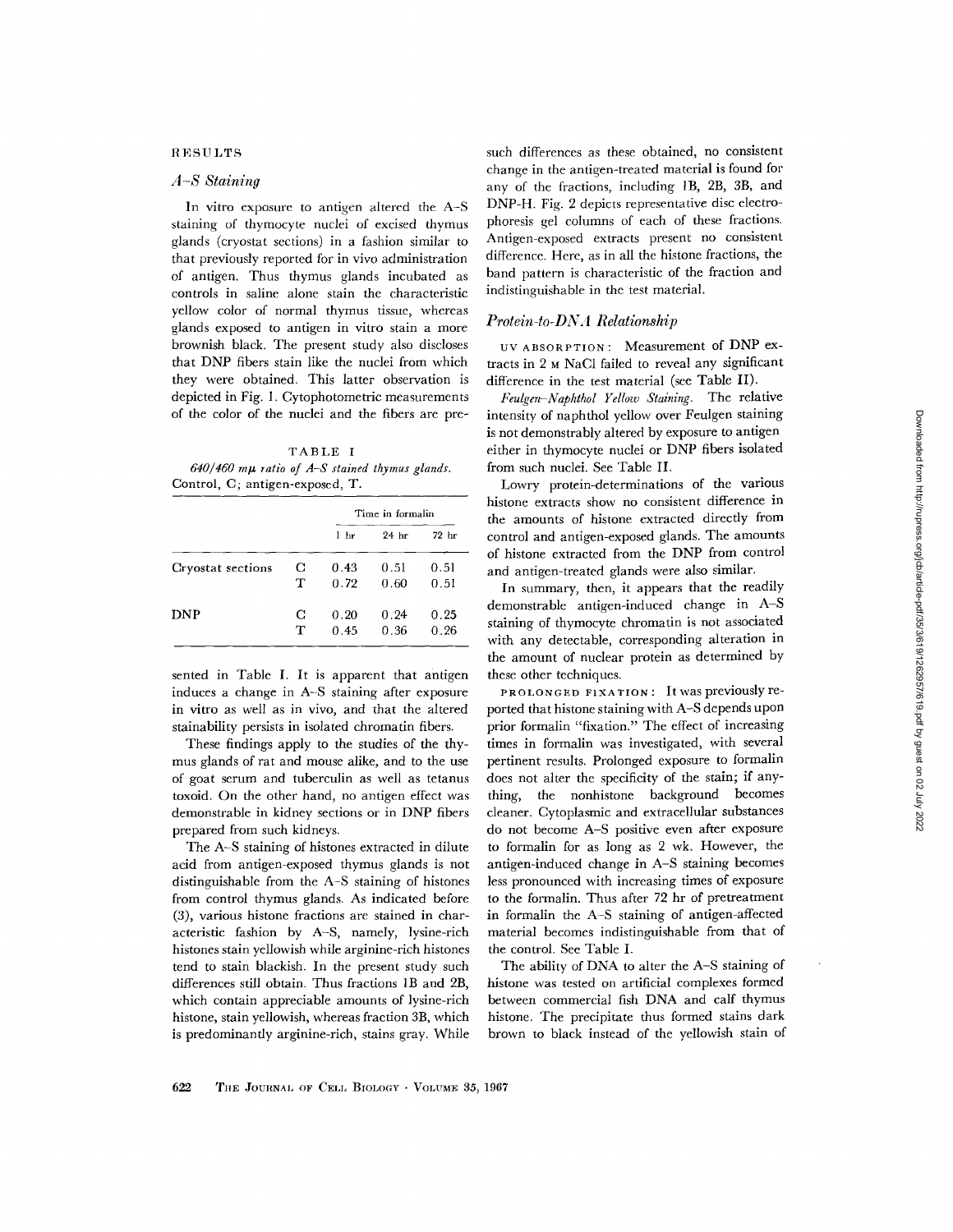

FIGURE 2 Disc electrophoresis columns showing banding patterns of lymphoid cell histone isolates. I)DNP-IH represents a dilute acid extract of **I)NP** fibers, while **IB,** B and **B** represent extracts of lymphoid cell homogenates. Identical bands are obtained from control and antigen-affected thymus glands.

TABLE II *Protein/DNA relationship in thymus nuclei* and DNP fibers

|   |  |                                    | Naphthol yellow/Feulgen |            |  |
|---|--|------------------------------------|-------------------------|------------|--|
|   |  | 2м extract Beckman 230/260 m $\mu$ | Cryostat<br>sections    | DNP fibers |  |
| С |  | 0.83                               | 1.18                    | 0.86       |  |
| Ͳ |  | 0.78                               | 1.22                    | 0.88       |  |

the isolated histone, while the DNA alone does not stain with A-S.

#### **COMMENTS**

An extended series of studies has confirmed our earlier reports of a change in the A-S staining of lymphoid cell nuclei shortly after the injection of antigen. The case has been extended to include different species of animals and various kinds of antigen. More importantly it has been shown that the effect may be induced in vitro, and also that the antigen-induced change is demonstrable in DNP fibers. The antigen-induced alteration in the DNP complex is also evident in terms of changes in the solubility properties of DNP extracted from control and antigen-affected thymocytes. While these data will be reported in detail elsewhere, it is noteworthy that serial dilution of DNP solutions in 2 M-sodium chloride differentiates the control and test materials in terms of fiber formation (8). Despite such antigen-induced differences in the  $A - S$  staining of thymocyte nuclei and DNP fibers, differences are not evident in histones isolated from such material.

Some comment might be made regarding the extraction of histones from whole thymus glands rather than from isolated nuclei. In selected instances we have stained histones extracted from isolated thymocyte nuclei (prepared by Dr. William Burke of this department) and have found the staining to be indistinguishable from that of homologous extracts of homogenates. The same is true in regard to the preparation of DNP extracts, namely extracts of thymic homogenates with and without added EDTA and extracts of isolated thymocyte nuclei yield fibers which stain similarly with A-S. It should also be noted that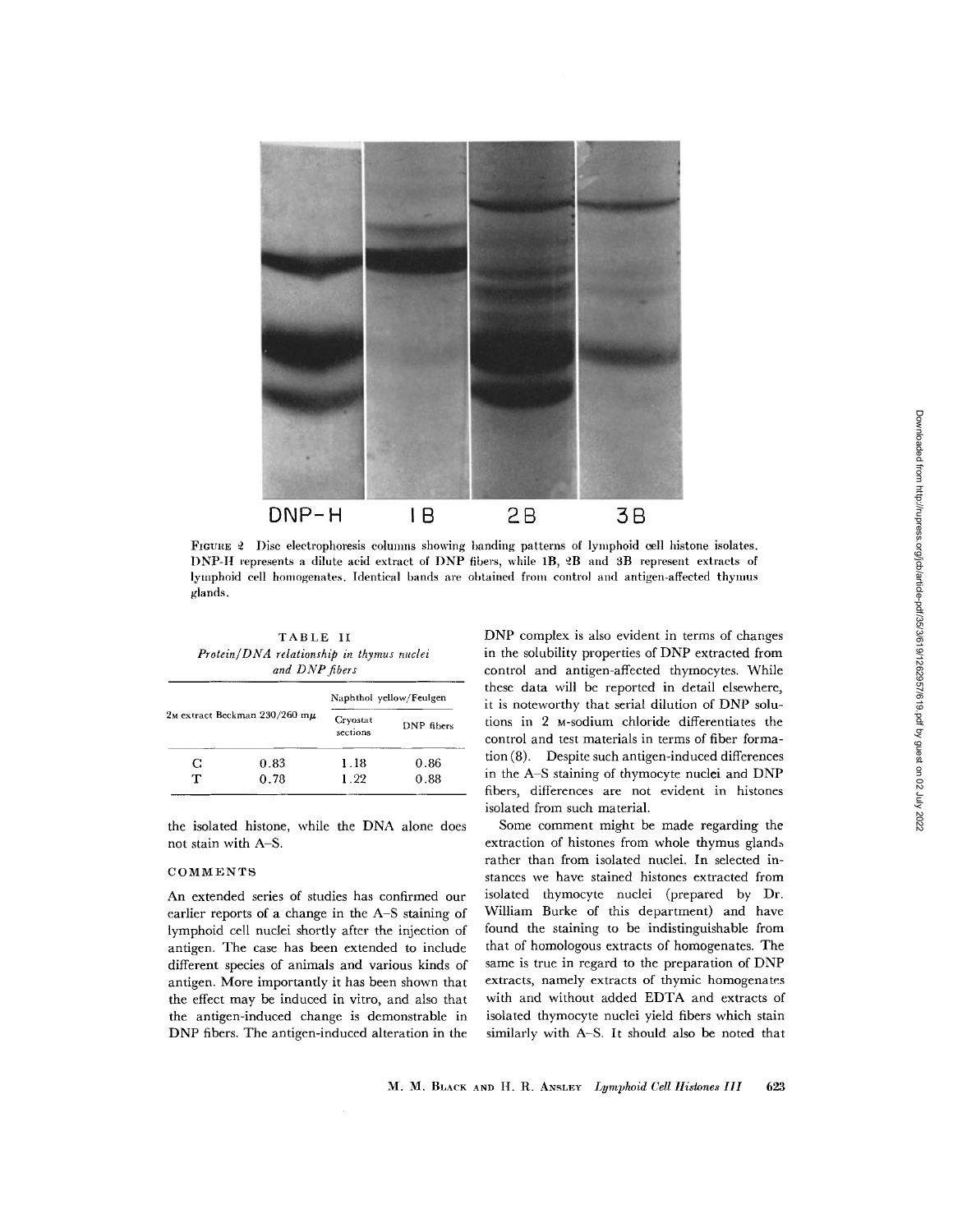the cytoplasm of thymocytes does not contain A-S stainable material.

Our practice of washing trichloroacetic acidprecipitated histones with acetone might engender some loss of histones as reported by Laurence, et al. (9). If acetone-soluble trichloroacetates of histone included an antigen-sensitive component, it is conceivable that an actual loss would then be undetectable. In view of this possibility we have isolated such acetone-soluble fractions from control and antigen-treated thymus glands. Spots were prepared and stained with alkaline fast green and A-S. No differences were evident between the control and test material.

Furthermore, it is noteworthy that the extraction of histones from the DNP fibers (DNP-H) did not involve trichloroacetic acid precipitation and acetone washings. The DNA-bound histones from such fibers were extracted directly with HC1. Although the DNP fibers from the control and antigen-affected thymus glands stained differently with A-S, the histones extracted from such fibers were indistinguishable as judged by A-S staining and electrophoresis. Nor have we found evidence of an antigen-induced loss of DNA-bound protein as judged by UV measurements of DNP extracts and the naphthol yellow/Feulgen staining of DNP fibers and thymocyte nuclei. Finally, the fact that after prolonged formalin fixation the antigenaffected thymus glands stained like the controls speaks against an antigen-induced loss of histones from the nuclei. If no gross quantitative change has occurred in the DNA, as we know to be the case, or in the histone, then we must assume that the observed alteration in staining reflects a change in the reactive groups of histone. It is pertinent to recall that the A-S staining of histones has an obligatory requirement of prior exposure to formaldehyde. According to Frankfurt, the formaldehyde breaks histone-DNA bonds, and variations in the staining of different cell types is a reflection of the strength of such bonds (10). If this suggestion is correct, and our observations are at least consistent with this view, the antigen-induced change in A-S staining would reflect a change in the histone-DNA binding. However, it is not clear at this time whether such changes involve still other components.

Our previous studies had indicated that lysinerich histones stain yellowish whereas arginine-rich histones stain blackish. It would seem that in control thymic DNP the  $\epsilon$ -amino groups are more readily reactive than the arginine groups. The exposure to antigen appears to reverse this relationship. It is noteworthy that Allfrey and Mirsky and their colleagues have demonstrated that modifications in histone-DNA interactions "signal a change in the fine structure of chromatin" and perhaps influence template activity of the chromatin (11, 12).

This investigation was supported by the United States Public Health Service research grant CA 05678-05.

*Received for publication 2 May 1967; revision accepted 7 August 1967.*

#### REFERENCES

- 1. BLACK, M. M., and H. R. ANSLEY. 1965. Antigen-induced changes in lymphoid cell histones. I. Thymus. *J. Cell Biol.* 26:201.
- 2. BLACK, M. M., and H. R. ANSLEY. 1965. Antigen-induced changes in lymphoid cell histones. II. Regional lymph nodes. *J. Cell Biol.* 26:797.
- 3. BLACK, M. M., and H. R. ANSLEY. 1966. Histone specificity revealed by ammoniacal silver staining. *J. Histochem. Cytochem.* 14:177.
- 4. MIRSKY, A. E., and A. W. POLLISTER. 1946. Chromosin, a deoxyribose nucleoprotein complex of the cell nucleus. *J. Gen. Physiol.* 30:117.
- 5. DEITCH, A. D. 1955. Microspectrophotometric study of the binding of the anionic dye, naphthol Yellow S, by tissue sections and by purified proteins. *Lab. Invest.* 4:324.
- 6. ORNSTEIN, L. 1964. Disc electrophoresis. I. Background and theory. *Ann. N. Y. Acad. Sci.* 121:321.
- 7. ORNSTEIN, L., and B. J. DAVIS. 1964. Disc electrophoresis. II. Method and application to human serum proteins. *Ann. N. Y. Acad. Sci.* 121:404.
- 8. BLACK, M. M., and H. R. ANSLEY. Antigeninduced changes in lymphoid cell histones. IV. Changes in solubility of isolated chromatin. *J. Cell Biol.* 35:627.
- 9. LAURENCE, D. J. R., P. SIMSON, and J. A. V. BUTLER. 1963. Studies on histones. 5. The histones of the Crocker sarcoma and mammary tumors of mice. *Biochem. J.* 87:200.
- 10. FRANKFURT, O. S. 1963. Differences in staining
- 624 THE JOURNAL OF CELL BIOLOGY · VOLUME 35, 1967